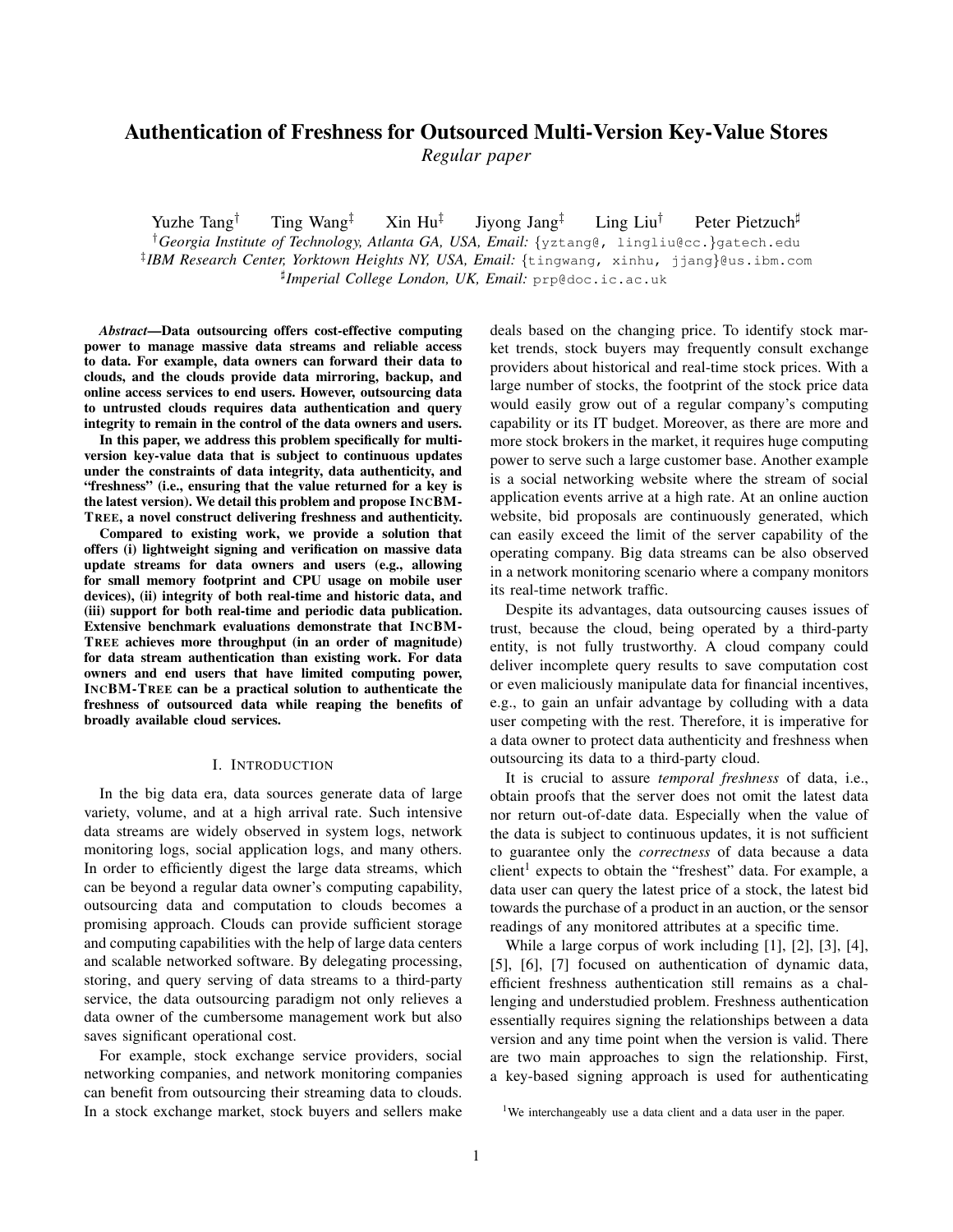

Figure 1: System of outsourced key-value stores

dynamic data [3], [8] and aggregated information [9], [10]. The approach periodically signs the latest value with the current time so that freshness of the value is guaranteed at the granularity of the signing time interval. Even though this approach offers a data client with efficient verification, it is impractical for intensive data streams because it requires a data owner to keep a local copy of the entire dataset. Second, a time-based signing approach is used for authenticating data streams [11]. The approach signs a sequence of incoming data, and provides a data owner with efficient signing since it does not require a local copy of the entire dataset. This approach, however, could impose significant verification overhead on a data client since all previous data have to be retrieved for verification. Due to the limitation, freshness authentication is provided only for recent data within a sliding window [11].

In this paper, we propose a novel authentication framework for multi-version key-value data streams. We note that freshness verification overhead in existing work is high because it lacks the capability to perform an efficient *nonmembership* test, e.g., there were no updates on the value of key  $k$  within last 5 minutes. We formalize the problem in §II and introduce a novel construct INCBM-TREE in §III to address the problem. INCBM-TREE uses a Bloom filter [12] for freshness authentication while enabling lightweight signing and optimized verification. Conceptually, INCBM-TREE is a Merkle Hash tree (MHT) [13] that embeds a hierarchy of Bloom filters (BFs). In INCBM-TREE, a MHT signs and protects authenticity of data streams along with their associated BFs, whereas BFs provide efficient verification for version freshness. Furthermore, we design INCBM-TREE in such a way that it can be incrementally constructed and maintained so that signing data stream can be done efficiently without accessing historical data. We summarize the comparison of INCBM-TREE with existing work in Table I, where +/– denotes that an approach support/does not support a feature.

Table I: Comparing INCBM-TREE with prior work

| Data    | Approaches        | Version   | Lightweight | Efficient    |
|---------|-------------------|-----------|-------------|--------------|
| Model   |                   | freshness | signing     | verification |
| Stream  |                   |           |             |              |
| Agg     | [9], [10]         |           |             |              |
| Dynamic | [8], [3]          |           |             |              |
| Data    | <b>INCBM-TREE</b> |           |             |              |

- To the best of our knowledge, we are the first to efficiently solve the problem of *outsourcing multiversion key-value stores with verifiable freshness*, enabling devices with limited computation capabilities to leverage cloud-based data management while relying on the freshness and authenticity of the outsourced data.
- We design a generic Put/Get interface for outsourced data retrieval, which differentiates itself from sliding window queries [11] and aggregation queries [10], [9] on outsourced data.
- We define the authenticity property in the new problem setting.
- We propose a novel construct INCBM-TREE to authenticate version freshness, which dramatically reduces freshness verification and does not incur disk I/O overhead.
- We evaluate or implementation of INCBM-TREE and our results confirm that it applies to generic keyvalue stores, offering more throughput (in an order of magnitude) for data stream authentication than existing work.

# II. PROBLEM FORMULATION

# *A. System Model*

Figure 1 illustrates our system model. In this ecosystem, there are three parties in different administrative domains:

- a data owner, e.g., a small technology start-up company
- a data user, e.g., a customer of the company
- a public cloud, offering data storage and management

In summary, our main contributions are as follows.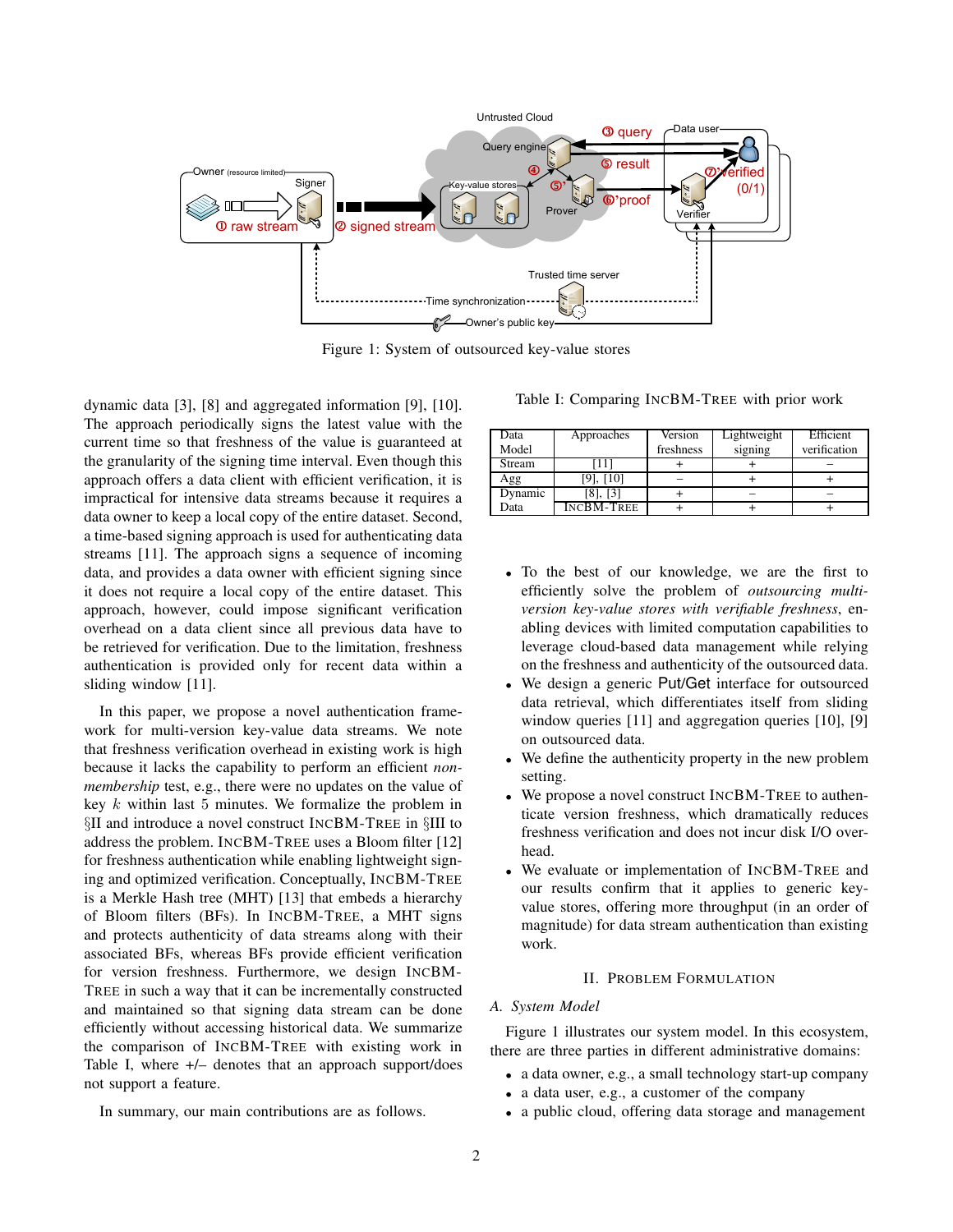Note that both the data owner and the data user do not fully trust a public cloud as it is operated by a third-party company with its own interests, partially conflicting with those of the small start-up company.

In this scenario, the data owner outsources a key-value dataset to a public cloud, and each stream unit is an update to a key-value record in the dataset, submitted by the data owner to the public cloud. In order to provide data authenticity, a data owner employs a *signer* to sign the raw data stream before publishing it to a cloud (steps  $(1)$  and  $(2)$ ). The data user typically uses the Put/Get interface to access the key-value dataset.

The data user issues Get queries to the outsourced keyvalue store in the public cloud. The usual query path returns a result of interests (steps  $(3)$ ,  $(4)$ , and  $(5)$ ), and an additional verification path (steps  $(5')$ ,  $(6')$ , and  $(7')$ ). A prover in a cloud composes a proof and delivers it to the data user's *verifier*, which verifies the authenticity of the query results for the data user. We assume that the data user knows the public key of the data owner, and that the signer and the verifier are time-synchronized (e.g., using a trusted network time services) for freshness authentication. Details of the authentication framework will be discussed in §II-E.

## *B. Data Model*

Our data model is a multi-version key-value data stream. We require that the signature for the data is publicly verifiable. Without losing generality, we consider a basic keyvalue data model where each object has a unique key  $k$ , a value  $v$ , and an associated timestamp  $ts$ .  $v$  can be updated multiple times. This basic data model can be easily extended to support more advanced key-value models, such as the column-family model, by multiplying the data model for each column.

*1) Query Model:* We focus on the selection query with time awareness. Given key  $k$  and timestamp  $ts$ , the query returns the latest version of the object associated with key  $k$ by ts. The API, modeled after the generic Put/Get interface in key-value stores [14], [15], [16], [17], is defined as follows.

$$
\text{VGet}(k, ts) \rightarrow \langle v, ts_{\text{latest}} \rangle \cup \pi(k, v, ts_{\text{latest}}, ts)
$$

Here,  $\pi$  is a proof presented by a cloud to a data user. If unspecified, the default value of  $ts$  is the current timestamp  $ts<sub>now</sub>$ . This API is primitive to many selection SQL queries and can add time-awareness. Our model considers both continuous and one-time queries.

#### *C. Threat Model*

We assume a threat model where neither the data user nor the public cloud service is trusted by the data owner. We assume that the adversary (e.g., having compromised the cloud service) may deliberately conceal certain versions of data by excluding them from responses to data users. The adversary may also manipulate data values before presenting them to the querying user. Further, we assume that an adversarial cloud service may collude with malicious data users, trying to obtain the data owner's secret key so that it can forge a proof for compromised data. In our solution, we use public-key signature so that only public key is released to the data user and cloud.

*1) Security Goals:* Based on our query and threat models, there are two desirable properties to be guaranteed.

*Definition 2.1:* Given a query key k in our data model, the cloud may return multiple versions updated at different points in time  $\{\langle v, ts \rangle\}$ . For a timestamp  $ts_{query}$ , a version  $\langle v, ts \rangle$  is

- *fresh* if and only if  $\langle v, ts \rangle$  is the latest version updated before  $ts_{query}$  and
- *correct* if and only if  $\langle v, ts \rangle$  is indeed a version that belongs to the key  $k$  and was submitted by the data owner.

#### *D. Cryptographic Essentials*

We introduce a set of cryptographic tools used throughout the remaining of the paper.

*1) Hash Function:* A hash function  $H(\cdot)$  takes a variablelength input x and generates a fixed-length output  $y = H(x)$ . A hash can be efficiently computed. Hash functions used in this work are assumed to be collision resistant, which means that it is computationally infeasible to find two different inputs  $x \neq x'$  such that  $H(x) = H(x')$ , e.g., SHA1.

*2) Digital Signature:* A public-key digital signature scheme provides data integrity and ownership of the signed data. After creating a pair of keys  $(SK, PK)$ , the signer keeps the secret key SK, and publishes the public key PK. A signature  $sig(x, SK)$  is produced for a message x, and a recipient of the message can verify its integrity and the ownership of x by using  $sig(x, SK)$  and PK. Note that signing is typically much more expensive than hashing.

*3) Merkle Tree:* A Merkle hash tree (MHT) [13] is a method of collectively authenticating a set of objects. Specifically, being a binary balanced tree structure, each leaf node of MHT corresponds to the hash of an object, and each non-leaf node corresponds to the hash (digest) of the concatenation of its direct children's hashes. The root node corresponds to the digital signature of the root digest. To prove the authenticity of any object, the prover provides the verifier with the object itself and the digests of the siblings of the nodes that lie in the path from the root. By iteratively computing and concatenating the appropriate hashes, the verifier can then recompute the root digest and verify its correctness using its digital signature.

*4)* KOMT*:* A key-ordered Merkle tree (KOMT) is an approach of using a Merkle tree to sign data batches, e.g. for authenticating data streams. Given a batch of data records with key attributes, a KOMT sorts the data based on the key and hashes each leaf node with its two neighboring nodes,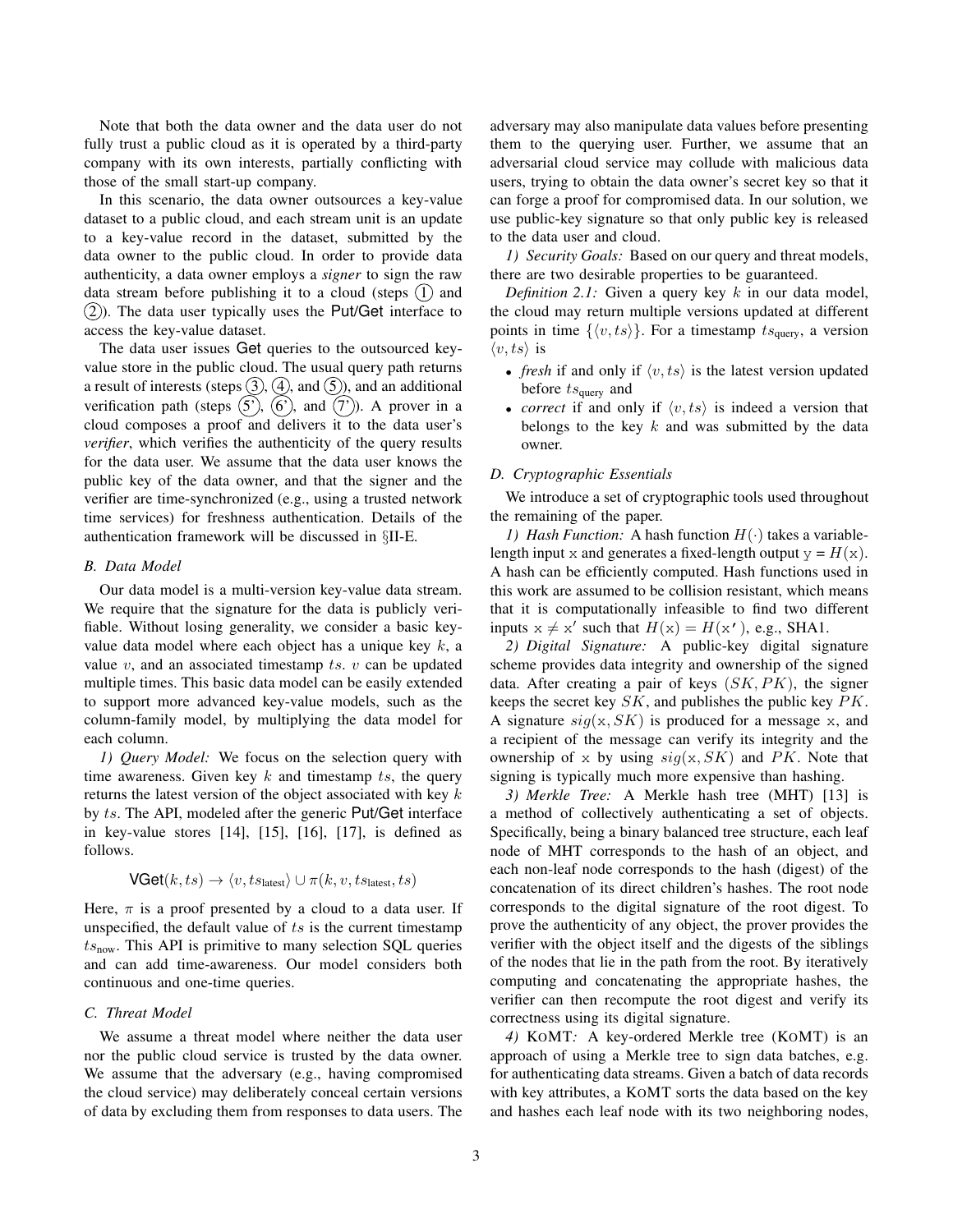i.e., the predecessor and the successor in the sorted order. This allows to easily verify whether a range of keys or a specific key is in the current dataset or not.

#### *E. Authentication Framework*

Based on our data model, we now describe the authentication framework. As illustrated in Figure 1, the stream of data updates is generated by the data owner and is signed by a signer in the owner domain (step  $(1)$ ). The signer signs the streaming updates in a batch. Given a batch of updates  $b$  in the stream, the signer builds a digest structure dd (e.g. a Merkle tree), and signs the digest  $sig(dd, SK)$ . In particular, the digest of the batch dd includes the root of the constructed digest structure  $d$ , the current timestamp  $ts<sub>end</sub>$ , and the timestamp of the last batch ts<sub>start</sub>. That is,  $dd = ts_{start}||ts_{end}||d$ . The signature of the batch is published along with the raw data stream to a cloud (step  $(2)$ ). Upon receiving the signed updates stream, the cloud materializes them in key-value stores. To accommodate the intensive data stream, a write-optimized key-value store (e.g., BigTable [14], HBase [15], Cassandra [16] and LevelDB [17]) can be used. These key-value stores optimize the write operations by their append-only designs which typically results in the co-existence of multiple versions given a single data record in the store. In the signed data stream, the raw data updates are applied to a base table in the key-value store, and the signatures are stored in a meta-data table. The digest structures, which are not transmitted to a cloud for the sake of bandwidth efficiency, are reconstructed on the cloud side from the raw data updates, and then stored in another meta-data table. The following interface shows how to persist key-value data and meta-data in the store.

BaseTable.Put(k, v, ts) (1)  
\nBaseTable.Get(k, ts) 
$$
\rightarrow
$$
  $\langle v, ts_{\text{lastest}} \rangle$   
\nSigTable.Put(sig, ts\_{\text{start}}, ts\_{\text{end}})  
\nSigTable.Get(ts)  $\rightarrow$  sig  
\nDigTable.Put(ts\_{\text{start}}, ts\_{\text{end}}, d)  
\nDigTable.Get(ts)  $\rightarrow$  d

While the data owner sends the data streams to the cloud, a data user can issue a  $V\text{Get}(k, ts)$  query to the cloud (step  $(3)$ ). A query engine server in a cloud processes the query by interacting with the key-value store (step  $(4)$ ) and returns the result to the user (step  $(5)$ ). At the same time, the query engine prompts the prover to prepare the proof for the query result (step  $(5')$ ). The proof includes signatures and a specific digest structure that links signatures to the result data. After the proof is sent to the verifier in the data user domain (step  $(6')$ ), the verifier validates the result and provides the authenticity test result to the user (step  $(7')$ ).

Given a query and its result  $\text{VGet}(k, ts) \rightarrow \langle v, ts_{\text{latest}} \rangle$ , the proof  $\pi(k, v, t_{\text{Slates}}, ts)$  needs to satisfy two properties: the *correctness* ensuring that  $\langle v, ts_{\text{lastest}} \rangle$  is a valid version published by the data owner, and the *freshness* ensuring that the returned version  $\langle v, ts_{\text{latest}} \rangle$  is indeed the latest version of key  $k$  as of time ts. Proving the freshness of  $v$  requires verifying that there is no version update of key  $k$  between  $ts<sub>latest</sub>$  and ts. A naive proof includes all the data updates or versions within the time interval with their signatures to the verifier. This is too expensive for massive data streams, especially if for keys that are updated infrequently. In this work, we make the key observation that a version freshness verification is essentially equivalent to a "non-membership" test between a time interval, i.e., there doesn't exist a version  $\langle v', ts' \rangle$  such that  $ts_{\text{lastest}} < ts' \leq ts$ .

We assume that the signer and the verifier are time synchronized so that the freshness can be verified<sup>2</sup>. This assumption can be satisfied by using a trusted time server (e.g., NIST Internet Time Server<sup>3</sup>). In addition, we assume that data owners are independent of each other, that is, different stream owners have their own signature keys and independently publish the streaming data to a cloud. Different owners' streaming data is stored and served independently by the cloud service. This is a common scenario in outsourced cloud operations for privacy reasons.

Our framework for authenticating key-value stores is more flexible and lightweight than existing stream/data authentication frameworks in an outsourced database. Compared to stream authentication [11] where a sliding window query is supported only on recent data, our framework allows access to both recent and historic data. Compared to dynamic data authentication [8], [3], our framework does not require local materialization of the whole dataset (or its latest snapshot) on the data owner side, thereby being more lightweight and practical in the streaming scenario.

# III. INCBM-TREE

# *A. The Need for Large Signing Batch*

In our authentication framework, a big batch size is critical to efficient verification. For a fixed amount of streaming data, the larger batch is signed at a time, the fewer times of signature verification is required. We have conducted a performance study of KOMT. Figure 2 presents a preview for verification performance under different key distributions (e.g. the uniform and Zipfian distributions). The use of a larger batch results in orders of magnitude faster verification.

*1) A Baseline Approach:* Limited memory space of the owner is the primary factor that prevents data batch from increasing infinitely. A straightforward approach for a data

<sup>3</sup>http://tf.nist.gov/tf-cgi/servers.cgi

<sup>2</sup>Consider a simple example for necessity of timing server and time synchronization, where a data user's time is on 12/04/2013 while owner's time is on 12/03/2013. Then the owner can sign the latest version up to 12/03/2013 while the user may think that it is yesterday's version, but not today.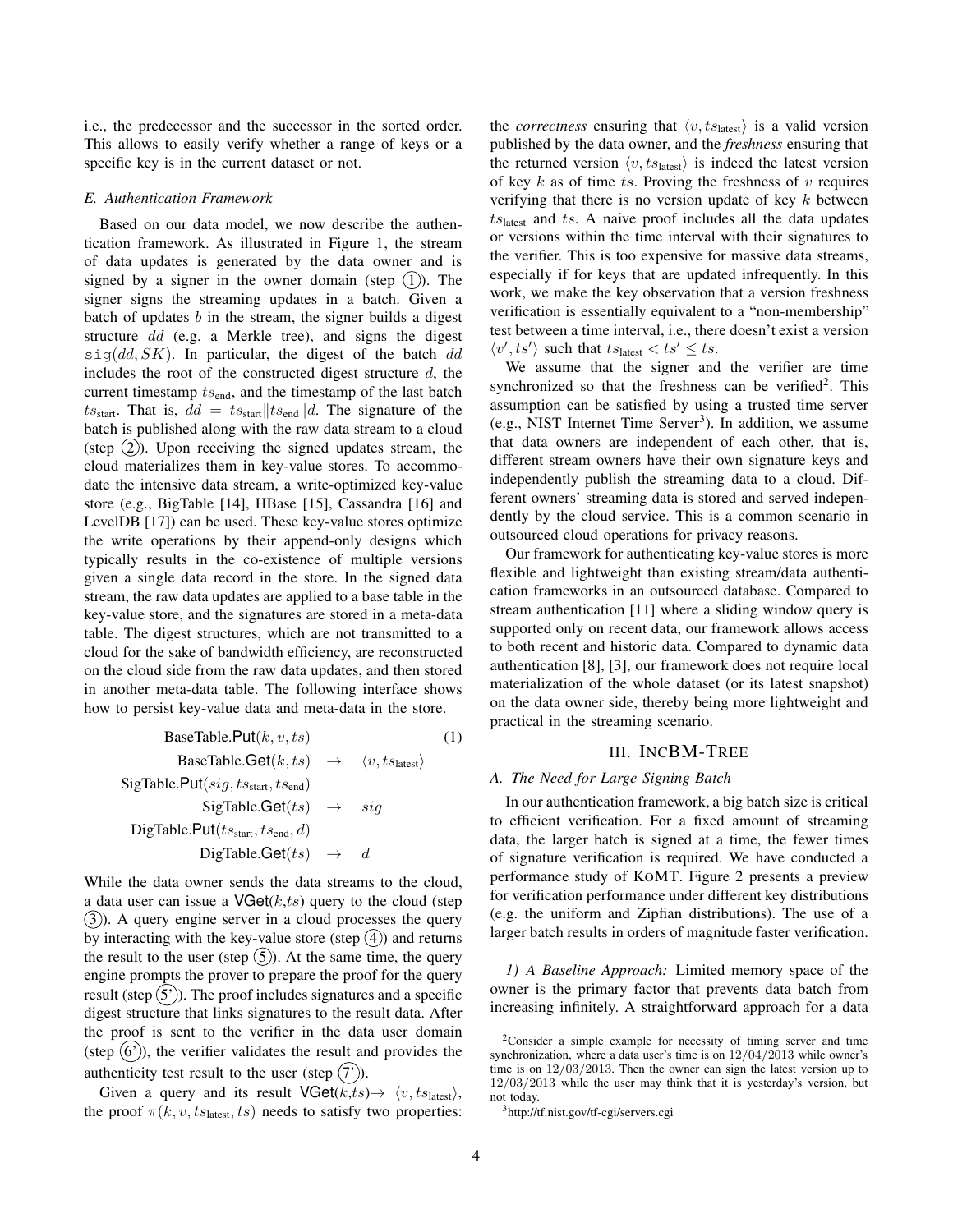

Figure 2: Verification performance of KOMT

batch setting that is larger than the owner memory is to spill the data on to disk and load it back upon the signing time. At the signing time, the data in multiple spill files will be merged and sorted based on key. This approach, termed ondisk KOMT, serves as a baseline in this paper. It can have a data batch as large as the owner disk can accommodate. However, the main drawback is that it involves expensive disk IO when the owner ingests the intensive data stream; it could significantly slow down the sustainable throughput to ingest the stream. This motivates us to seek a lightweight authentication structure that can fit into memory yet still be able to sign a large batch of data.

# *B.* INCBM-TREE*: Design and Structure*

Our basic idea is to compress the data in memory as much as possible before the digest and signature are constructed. Based on the observation that a Bloom filter is a summary for a (non)-membership test, we propose to combine a Bloom filter with a Merkle tree for efficient verification of both correctness and freshness. The structure of INCBM-TREE is illustrated in Figure 3. Comparing to the traditional Merkle tree, each tree node in INCBM-TREE maintains not only a hash digest but also a digest value that summarizes

Table II: Notations

| System model symbols                                  |  |  |
|-------------------------------------------------------|--|--|
| $k$ : key                                             |  |  |
| $v:$ value                                            |  |  |
| $ts:$ timestamp                                       |  |  |
| $r$ : stream arrival rate                             |  |  |
| e: user tolerable delay                               |  |  |
| $s_r$ : record size                                   |  |  |
| $S$ : memory size                                     |  |  |
| <b>INCBM-TREE symbols</b>                             |  |  |
| $b$ : batch size                                      |  |  |
| $b_{r}$ : batch size in real-time publication         |  |  |
| $b_{\rm b}$ : batch size in periodic publication      |  |  |
| $C_{\text{sig}}$ : cost of single digital signature   |  |  |
| $C_{\text{die}}$ : per-record cost of building digest |  |  |
| $d$ : the digest of a stream data batch               |  |  |

q: ratio of INCBM-TREE to KOMT

the key set in the subtree rooted at the node. For a key set of the subtree, the digest includes a Bloom filter and an interval of both upper and lower bounds. For instance, a leaf node 6 maintains a Bloom filter  $BF_6$  summarizing key 1 on node 12 and a hash digest  $h_6$ . Given node 3 which is the parent of two leaf nodes (node 6 and node 7), its digest is a Bloom filter of union of its children nodes' Bloom filters, namely  $BF_3 = BF_6 \cup BF_7$ . The range digest is simply with lower bound 1 and upper bound 23, namely  $R_3 = [1, 23]$ . It comes from merging the ranges from its two children, that is,  $[1, 23] = [1, 12] \cup [15, 23]$ . The hash digest is the hash value of concatenation of all children's hashes, the range digest, and the Bloom filters, that is,  $h_3 = H(h_6||h_7||BF_3||R_3)$ . INCBM-TREE uses the following constructs.

$$
R(\text{node}) = R(\text{left\_child}) \cup R(\text{right\_child}) \tag{2}
$$
  
\n
$$
BF(\text{node}) = BF(\text{left\_child}) \cup BF(\text{right\_child})
$$
  
\n
$$
h(\text{node}) = H(h(\text{left\_child}) \| h(\text{right\_child}) \| BF(\text{node}) \| R(\text{node}))
$$

In a INCBM-TREE, the Bloom filter at every level is of the same length. The error rate  $E$  of a bloom filter can be estimated using equation  $E = (1 - e^{-\frac{Kx}{m}})^K$ , where K is the number of hashes used in the Bloom filter and  $m$  is the length of the array used to store bits in Bloom filter,  $x$  is the number of values of the data set summarized in Bloom filter. Given a pre-defined batch size  $b$  and a tolerable error bound  $E_b$ , we can set the length of the Bloom filter l as follows.

$$
E = (1 - e^{-\frac{Kb}{m}})^K \tag{3}
$$

$$
m = \frac{R \theta}{-\ln(1 - E_b^{1/K})}
$$
 (4)

L.

For the root node, the error rate is  $E = E_b$ . For an internal node, the number of leaf nodes in the subtree is smaller than b. Therefore, its actual error rate is bounded by  $E < E<sub>b</sub>$ .

*1) Security Property:*

 $\Rightarrow$ 

*Theorem 3.1:* The INCBM-TREE root node can authenticate any bloom filter in the tree structure.

*Proof:* The proof of security is based on the infeasibility of finding two different Bloom filters  $BF_1$  and  $BF_2$ such that  $H(\ldots BF_1||\ldots) = H(\ldots BF_2||\ldots)$ . If this is feasible, then there exist two values,  $v_1 = \dots BF_1 || \dots$  and  $v_2 = \ldots BF_2 || \ldots$ , such that  $H(v_1) = H(v_2)$ , which clearly contradicts the fact that  $H$  is a collision resistant secure hash.

## *C. Proof Construction and Verification*

The INCBM-TREE is used to construct proof to verify a result of query VGet. We start the description of proof construction by an ideal case where a bloom filter is without error. Following the example in Figure 3, to provide a proof for freshness on key 98, it suffices to return only two nodes, that is, node 5 and node 3. Because bloom filter  $BF_3$  can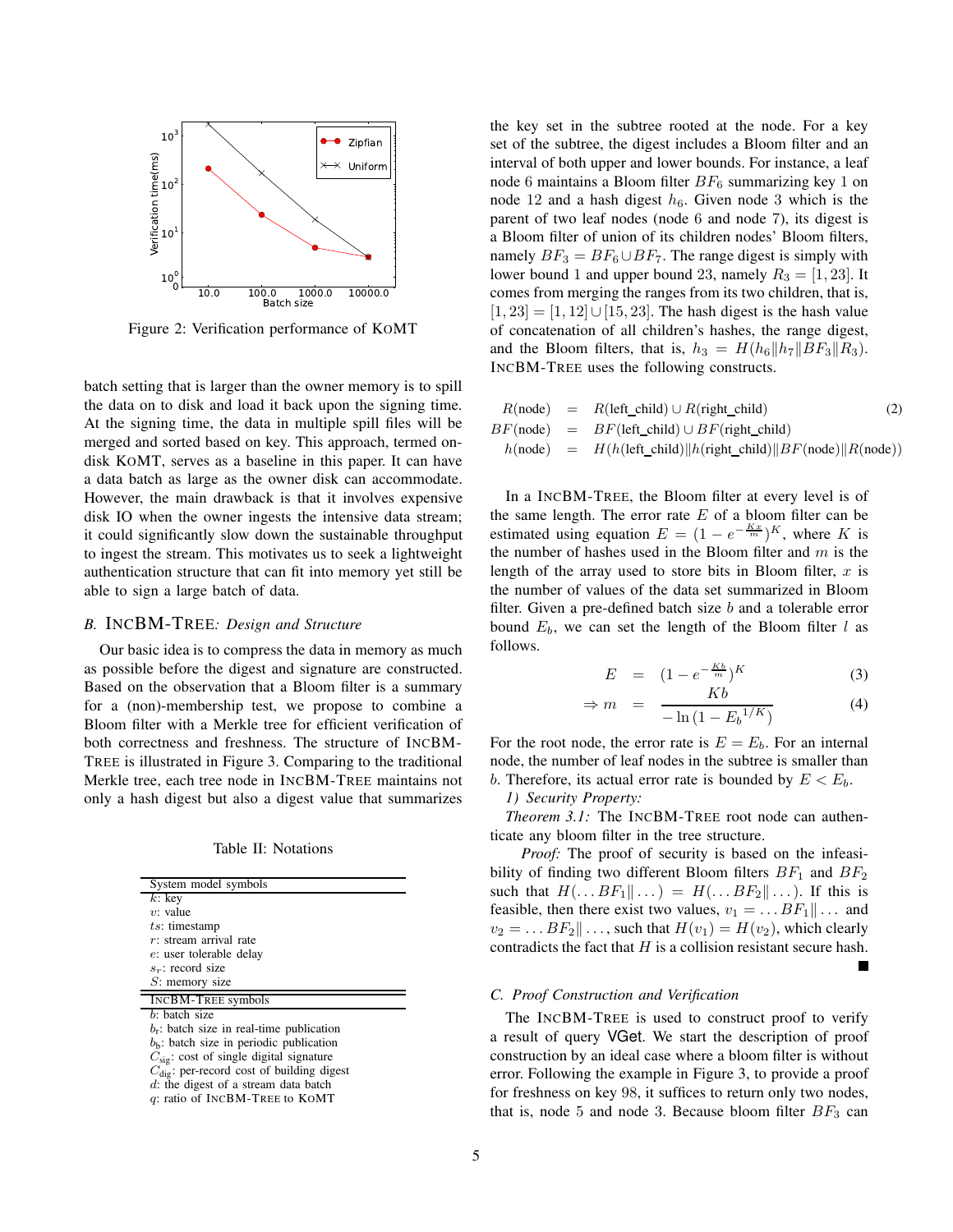

Figure 3: INCBM-TREE structure

test the non-membership of key 98 in the subtree at node 3, and digest  $h_3$  can be used to verify authenticity of  $BF_3$ .

In reality, a Bloom filter can have a false positive. This implies that when a key  $k$  is not in a set, a Bloom filter may claim the false membership that  $k$  is in the set. In this case, our strategy is to go down INCBM-TREE by one level. For instance, when  $BF_3$  can not verify the non-membership of key  $k$ , we use the two children's Bloom filters,  $BF_6$ and  $BF_7$ , which collectively verify the non-membership. By using multiple lower-level Bloom filters, the chance of correctly verifying the non-membership becomes higher. In an extreme case when all the internal nodes' bloom filters fail to confirm the non-membership and one reaches a leaf node, the non-membership or membership can be verified correctly by going through each element inside the leaf node. In practice, the INCBM-TREE is built on top of the keyordered Merkle tree which can verify the non-membership by returning an authentication path that covers the queried key[11], [3]. Given a key-ordered Merkle tree of height  $c$ , this authentication path involves with at most  $c$  hash values. By this way, it can always guarantee error-free verification (due to the collision resistance of a hash function).

*1) Cost Analysis:* Although descending the INCBM-TREE guarantee the error-free of non-membership test, it inevitably incurs extra verification cost. However, as we will show below, the probability of descending the INCBM-TREE decreases exponentially and given a small error rate bound, the extra cost is expected to be a constant

Because descending one level down only happens when a parent node is erroneous for answering a non-membership test, it occurs with a probability equal to the error rate of the node's bloom filter. By enforcing all Bloom filters in INCBM-TREE is of constant error rate  $E$ , we can have the fact that descending  $N$  levels down occurs with probability  $E^N$ .

*Theorem 3.2:* In an INCBM-TREE with a Bloom filter, an error rate bounded by  $E(E \ll 0.5)$  at different tree levels, the extra cost  $X$  is expected to be a constant value, as follows.

$$
X = \frac{1 - E}{1 - 2E} \tag{5}
$$

Here, cost  $X$  is defined to be the number of tree nodes for error-free verification.

*Proof:* Suppose the expected cost of a tree node at level  $l$  ( $l = 0$  for leaf nodes) is  $X_l$ . There are two cases for query processing: 1) The tree node's Bloom filter can correctly answer the non-membership query, and 2) The tree node can not. For the first case, it occurs with probability  $1 - E$ , since a Bloom filter's error rate is  $E$ . When the query cost is 1 for a single node, its contribution to the overall expected cost is  $(1 - E) \cdot 1$ . For the second case, it occurs with a Bloom filter's error rate  $E$ . And the query evaluation needs to descend into the tree node's direct children at level  $l - 1$ . The cost should be equal to the sum of expected costs at all the children nodes. Suppose each tree node has 2 children, the contribution of the second case to the overall expected cost is  $E \cdot 2X_{l-1}$ . Overall, we have the following and drive a closed-form for the expected cost.

$$
X_l = 2E \cdot X_{l-1} + (1 - E)
$$
\n
$$
= (2E)^2 \cdot X_{l-2} + (1 - E)(1 + 2E)
$$
\n
$$
= (2E)^3 \cdot X_{l-3} + (1 - E)[1 + 2E + (2E)^2]
$$
\n
$$
\dots
$$
\n
$$
= (2E)^l \cdot X_0 + (1 - E)[1 + 2E + (2E)^2 + \dots + (2E)^{l-1}]
$$
\n
$$
= \frac{1 - E}{1 - 2E} + (2E)^l (c + \frac{1 - E}{1 - 2E})
$$
\n(6)

The last step is due to that  $X_0 = c$ . Because  $E \ll 0.5$ , we can approximate  $X_l \to X = \frac{1-E}{1-2E}$ .

The implication of this theorem is that when  $E$  grows large, the tree node would not be very useful in terms of nonmembership test. For example, when  $E \to 0.5$ ,  $X \to \infty$ , making the INCBM-TREE useless. Recall that in Equation  $3 E$  increases with the number of data records b (also the batch size). The small error rate  $E$  is one of the factors that constrain the growth of a INCBM-TREE during its construction and limits its batch size. We describe the digest construction using INCBM-TREE in the next.

## *D. Digest Construction*

In our framework, the data stream is signed on the batch digest constructed using the root node of INCBM-TREE. We describe the incremental construction process of an INCBM-TREE. Algorithm 1 illustrates the construction process; the incoming data stream is partitioned to small batches and a KOMT digest is constructed for each batch<sup>4</sup>. Then, the

<sup>&</sup>lt;sup>4</sup>KOMT is used only for small batch of data; it is designed so because of relative inefficiency of INCBM-TREE with small batch – a bloom filter for very few records can be a waste of space.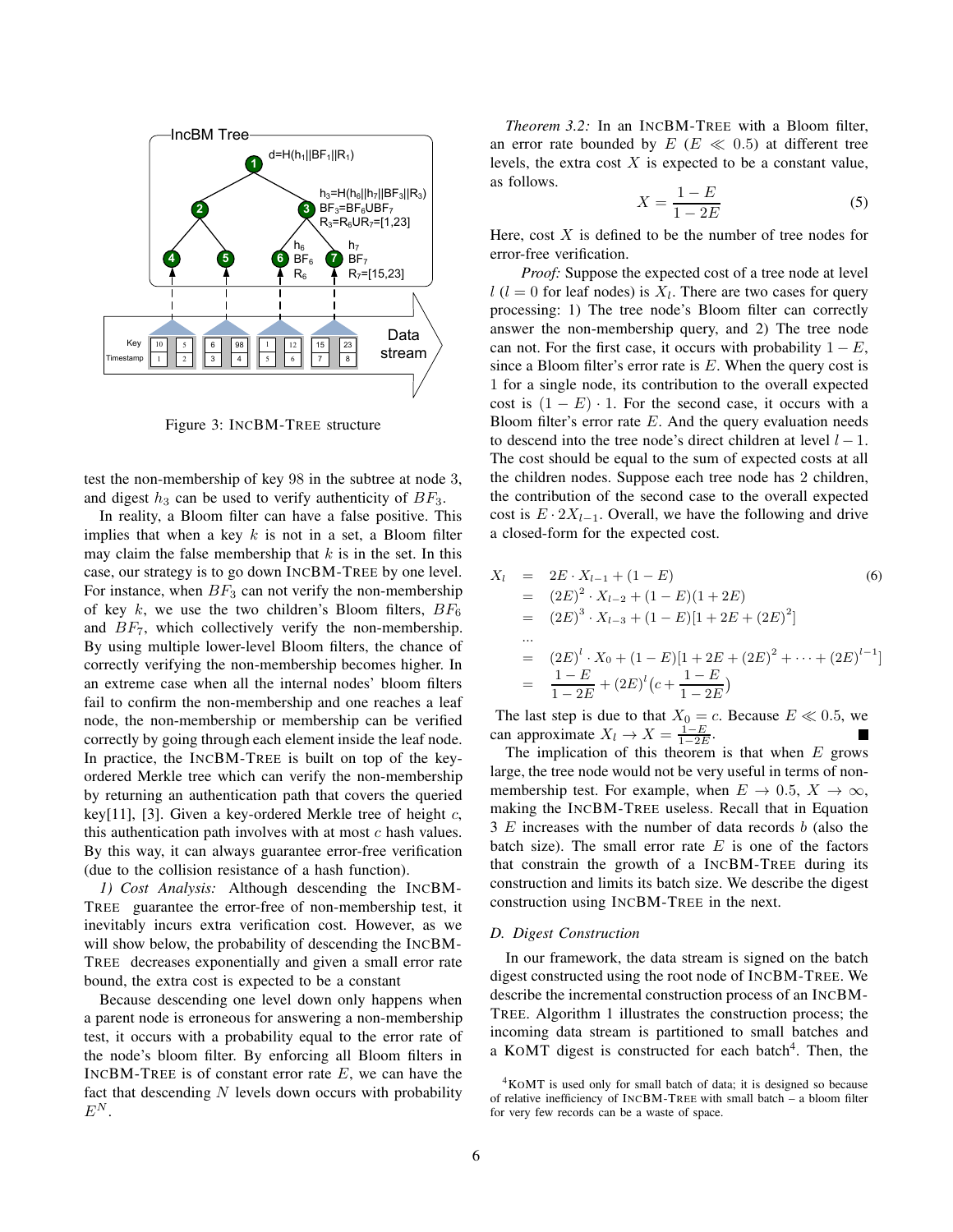constructed KOMT digests are put into the leaf level of an grow INCBM-TREE. In particular, merging two INCBM-TREE nodes is based on calculation in Equation 2. If it succeeds in merging, the merged node is promoted to one level up and replaces the former node. Then the same merging process repeats, until either it reaches the root node or there is no former node at the current tree level. During construction, it only needs to maintain the "frontier" nodes, but not interior nodes inside the tree, as shown in Figure 4a. Depending on certain conditions, the final batch digest is produced by exporting the hash of the highest root. There are different conditions to trigger a growing INCBM-TREE to be exported and signed; it could be the hitting of the memory limit, and/or crossing of the error rate lower bound of INCBM-TREE.

| <b>Algorithm 1</b> IncBuild(Key-value batch s, incubator $p$ ) |  |  |
|----------------------------------------------------------------|--|--|
| 1: currentNode $\leftarrow$ keyOrderedMerkleDigest(s)          |  |  |
| $2: l \leftarrow 0$                                            |  |  |
| 3: node $\leftarrow p$ .removeTreeNode(l)                      |  |  |
| 4: loopnode $\neq$ NULL                                        |  |  |
| 5: currentNode $\leftarrow$ merge(currentNode, node)           |  |  |
| 6: $l \leftarrow l + 1$                                        |  |  |
| $node \leftarrow p$ .removeTreeNode(l)<br>7:                   |  |  |
| 8: end loop                                                    |  |  |
| 9: p.insertTreeNode(currentNode, l)                            |  |  |
| 10: if $p$ overflow() then                                     |  |  |
| $p$ .exportINCBM-TREE()<br>11:                                 |  |  |
| $12:$ end if                                                   |  |  |
|                                                                |  |  |

#### *E. Implementation and Integration*

In implementation, we integrate INCBM-TREE with KOMT. The memory is utilized 1) to hold the data to construct KOMT of small batches, and 2) to hold the Bloom filters of the constructed KOMTs. The proportion of INCBM-TREE to KOMT denoted by  $q$  can be of different values, ranging from 0 to 1. In practice, the choice of value  $q$  should be bounded by the available memory size. Since an INCBM-TREE can essentially build arbitrarily large batches (bounded only exponentially due to the incremental construction), we do not flush data from memory to a disk in an INCBM-TREE yet still be able to construct the digest of the same large batch.

*1) Cost Analysis:* We analyze the possible batch size that can be achieved by a limited memory size  $S$ . As a starting point, we first consider the case that the memory is all dedicated to a KOMT; in this case, the memory can accommodate batch of size  $b_{\rm b} = \frac{S}{s_r}$ . In our system, a KOMT only occupies  $\frac{q}{q+1}$  of the whole memory, leading to the batch of KOMTs be able to host  $\frac{b_b \cdot q}{q+1}$  records. An INCBM-TREE occupies the rest of memory  $\frac{S}{q+1}$ . Recall that each leaf node in the INCBM-TREE corresponds to the dataset of an INCBM-TREE. Suppose the compression ratio of INCBM-TREE leaf node is  $p$ ; in other words, given

a dataset of size  $\frac{S \cdot q}{q+1}$ , the INCBM-TREE leaf node is of size  $\frac{S \cdot q}{q+1}/p$ . Then the second part of memory can host up to  $\frac{\frac{S}{q+1}}{\frac{S-q}{q+1}/p} = \frac{p}{q}$  nodes of the INCBM-TREE. Based on the property of incremental construction, the INCBM-TREE can grow up to accommodating  $2^{\frac{p}{q}}$  leaf nodes, or equivalently, a KOMT. Therefore, the total batch size of an INCBM-TREE is up to  $2^{\frac{p}{q}} \cdot \frac{b_b \cdot q}{q+1}$  records.

We further analyze the expected query latency. For an INCBM-TREE node with an error rate  $E$ , the expected cost is  $X = \frac{1-E}{1-2E}$ . The latency is  $N/(2^{\frac{p}{q}} \frac{q}{q+1} b_{\rm b}) \cdot \frac{1-E}{1-2E}$ . For the pure KOMT, it is  $N/b_b \cdot \log b_b$ .

# *F. Real-time Publication*

In addition to selection queries, we also consider the model of real-time stream publication for continuous queries. In this scenario, particularly, in the presence of big data stream and powerful clouds, the system bottleneck would be on the owner side which is of limited resources. Especially, the rate of how fast the stream can be signed at the owner side determines how much real-time data can be delivered to the data users. For intensive data streams, a saturating scenario may occur when streaming data arrives at a higher rate than what the data owner's system can handle. The system is bounded by CPU utilization due to the need of frequent signing (by using a batch size to achieve realtime availability) and it is desirable to have a lightweight signing approach.

To handle intensive data streams, we have two design goals in our framework: 1) real-time availability of authenticated streaming data, 2) efficient verification on both realtime and historical data. To be specific, as data update stream comes into the system continuously, we want to minimize and if possible to bound the duration between the time when it is generated and the time when it is stored in a cloud and made available to data users. This real-time processing is important to many latency sensitive applications, ranging from marketing in stock exchange to real-time social news mining. For verification efficiency, the verification cost is dominated by that of historical or static data that are updated long time ago. To authenticate freshness of such data, the proof need to be presented in a way that enables verification all the way from an old time to now or a recent time.

To approach the design goals, our key observation is that batch size is critical to both the real-time-ness and verification overhead. On the one hand, a small batch size reduces the time lapse between data generation and the time when the data become available. On the other hand, a large batch size means high verification efficiency especially for historical data (which will be elaborated in §III-A). Therefore, in this work, we propose a *multi-granularity signing framework*, in which the raw update stream is batched and signed twice, respectively in small batches for real-time publication and in large batches for efficient verification.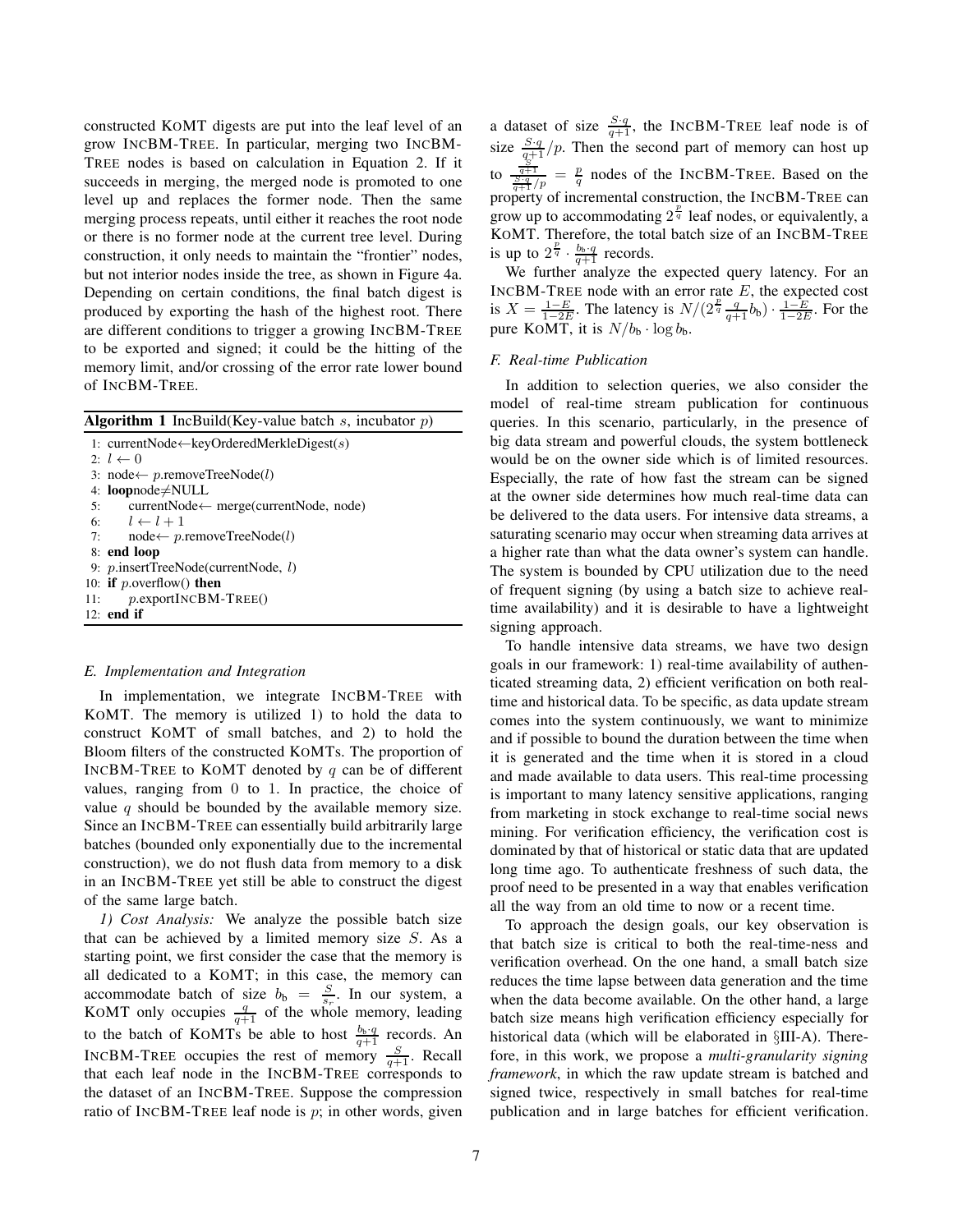

Figure 4: INCBM-TREE operations and systems

The following two sections respectively describe the design and system of our framework for real-time and periodic publications. The system implementation and deployment of these two components are flexible; they can be co-located in a single machine or two separate machines.<sup>5</sup>

*1) Cost Optimization:* We formulate the per-record signing cost for optimized computation. We first consider the cost model of our framework. To sign a data stream the cost includes the cost of building digest  $C_{\text{dig}}(b)$ . It can be described as

$$
\overline{C}_{\text{dig}}(b) = C_{\text{dig}} \cdot b \log b,\tag{7}
$$

where  $C_{\text{dig}}$  is the cost of a hash operation and  $b \log b$  is the cost of building a (binary) Merkle tree on  $b$  records and sorting. Given l records in a stream with a configured batch size  $b$ , the overall signing cost  $C_{\text{publ}}$  consists of the cost to build the digests, namely  $\frac{1}{b} \overline{C}_{\text{dig}}$ , and the cost of applying digital signatures, namely  $\frac{1}{b}C_{\text{sig}}$ . Note  $\frac{1}{b}$  is the number of batches for  $l$  records in the stream. By plugging in Equation 7, we have the per-record signing cost  $y = \frac{C_{\text{publ}}(x,n)}{l}$  $\frac{u(x,n)}{l}$  as following,

$$
y = \frac{C_{\text{sig}}}{b} + C_{\text{dig}} \log b \tag{8}
$$

Our goal is to minimize the per-record signing cost  $y$ . We can have following formula based on the first-order condition for local optimum.

$$
\left(\frac{C_{\text{sig}}}{b_{\text{opt}}} + C_{\text{dig}} \log b_{\text{opt}}\right)'_{b} = 0 \tag{9}
$$
\n
$$
\Rightarrow \quad \begin{cases} b_{\text{opt}} = \frac{C_{\text{sig}}}{C_{\text{dig}}} \\ y_{\text{opt}} = C_{\text{dig}} (1 + \log \frac{C_{\text{sig}}}{C_{\text{dig}}}) \end{cases}
$$

*2) Real-time Stream Publication:* We consider the problem of signing data stream in real time. Formally, we assume the end user has a maximal tolerable delay  $e$  for signing. The



Figure 5: Evaluation system overview

stream has an arrival rate  $r$ . This yields the upper bound of batch size of real-time signing, denoted by  $b_r$ , as follows.

$$
b_{\rm r} \le r \cdot e \tag{10}
$$

By combining Equation 9 and Equation 10, we can have the following batch size setting.

$$
b_{\rm r} = \begin{cases} b_{\rm opt} = \frac{C_{\rm sig}}{C_{\rm dig}} & , \text{ if } b_{\rm opt} \le r \cdot e \\ r \cdot e & , \text{ otherwise} \end{cases}
$$
 (11)

IV. EVALUATION

#### *A. Implementation*

We implemented a stream authentication system using INCBM-TREE to evaluate the applicability of INCBM-TREE to generic key-value stores and the performance of INCBM-TREE. Our implementation is mostly based on the cryptographic library provided by JAVA (i.e. javax.crypto.\*), and utilized RSA as signature schemes. Our implementation also includes various digest structures, such as KOMT and INCBM-TREE, and main system components for verification, such as a signer on the data owner side, a verifier on the data user side, and a prover on the cloud side.

To evaluate the end-to-end stream authentication performance, we built a client-sever system as depicted in Figure 5. We utilized Yahoo! Cloud Serving Benchmark (YCSB)<sup>6</sup>, an industrial standard benchmarking tool, to simulate key-value workloads for comprehensive performance measurement.

<sup>&</sup>lt;sup>5</sup>Currently we do not address the interference of these two system components when co-deployed on a single machine, which is the focus of our future work.

<sup>6</sup>https://github.com/brianfrankcooper/YCSB/wiki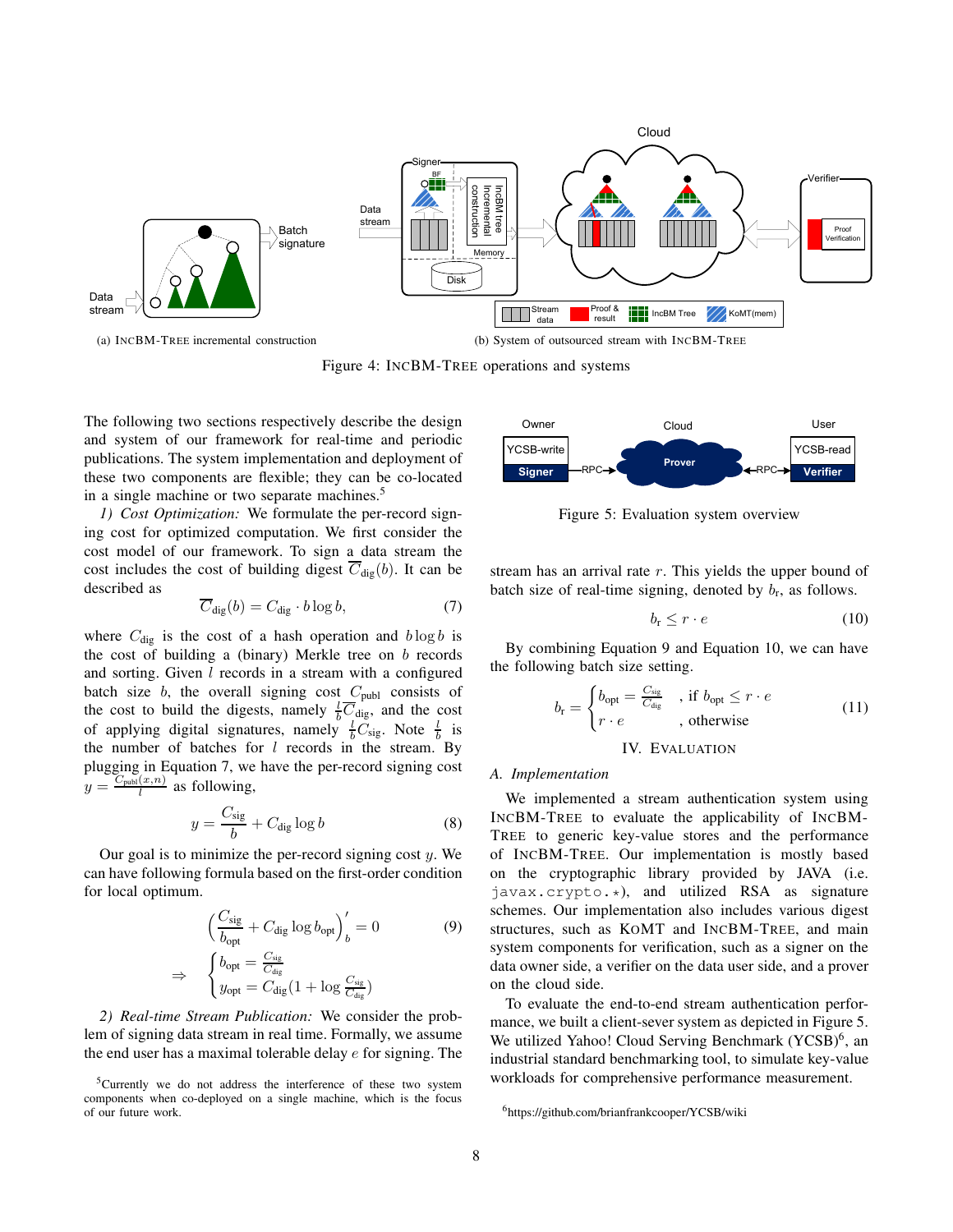In particular, we used a write-only workload generator with the provided key distributions to simulate the stream source of web applications used in Yahoo!. We also used a read-only workload generator to simulate data users posing queries to a cloud. Since a cloud is typically not a performance bottleneck, all the data in our experiments in a cloud is processed on a memory. To bridge clients with a remote cloud, we used an RPC library based on Google's ProtoBuf and JBoss's Netty. In order to make the RPC cost less intrusive to our evaluation results, we chose to invoke multiple operations, e.g., verifications of multiple queries in a single RPC call.

*1) Equipments:* We conducted our experiments in Emulab. The experiments were performed on two machines: a weak machine for clients (i.e., a data owner and a data user) and a powerful machine for a server (i.e., a cloud). The powerful machine was equipped with one 2.4 GHz 64-bit Quad Core Xeon processor (with hyper-threading support) and 12 GB RAM. The less powerful machine was equipped with 3 GHz processor, 2 GB RAM, and 300 GB disk.

*2) Comparison:* In our evaluation, we assumed that the batch size was too large to fit into a data owner's memory because a data owner would have a limited computing power in a typical data outsourcing scenario. A data owner would need to flush the streaming data to a disk when a memory cannot hold the entire stream.

We considered KOMT as the baseline for performance comparison in that KOMT has been widely used in prior steam authentication work [11], [8]. We compared the performance of INCBM-TREE to the performance of the ondisk KOMT. On-disk KOMT is a variant of KOMT to support a large batch size; however, it may need to retrieve the data from a disk and perform a merge sort to sign all the data. We set the same batch size for INCBM-TREE for fair performance comparison. However, note that INCBM-TREE can be constructed incrementally without holding entire data before signing. In our experiments, we evaluated two different INCBM-TREE to KOMT ratios, e.g., 0.1 and 0.2. We fixed the error rate of Bloom filters as 0.1.

## *B. Micro-benchmark*

*1) Proof Construction Cost:* We measured the proof construction cost for non-membership by varying the error rate of Bloom filters in INCBM-TREE. We changed the size of a Bloom filter to change error rates. Under each setting, we repeated the experiments for 1000 times and plotted the average of the proof sizes in Figure 6. With small error rates (e.g.,  $\langle 10\%$ ), the proof size was very small, e.g., slightly above 1. With large error rates (e.g.,  $\geq 10\%$ ), the proof size exponentially increased as shown in Figure 6b. The result was consistent with our cost analysis discussed in Equation 5.

*2) Bandwidth Cost of Publication:* In order to evaluate the bandwidth cost of publication, we measured the size of



Figure 6: Effect of the error rate of a Bloom filter on the constructed proof size (Y axis in a log scale)

constructed digests. A digest size matters a lot to a cloud where a digest has to be fully materialized. We measured the digest size for INCBM-TREE while varying the data size. We also included the size of digital signatures as comparison points as shown in Figure 7a. A digest size, measured by the number of hash values, increased linearly to the data size, measured by the number of records in the stream. A digest was significantly larger than a signature, which supported our design choice where we did not transmit a digest to a cloud.

*3) Maximal Batch Size:* We measured the maximal batch size that can be achieved under the constraint of varying memory sizes. As depicted in Figure 7b, the maximal batch size of KOMT was linearly bounded by the memory size while the maximal batch size of INCBM-TREE was exponentially bounded. With different ratios  $q$ , the maximal batch size differs. A large value of  $q$  (e.g.,  $q = 0.2$ ) means more space is dedicated to INCBM-TREE and a big batch can be constructed.



Figure 7: INCBM-TREE digest size and maximal batch size

## *C. Write Performance*

We comprehensively evaluated the write performance when publishing stream with large batches. A large batch size is desirable for a better performance as discussed in §III-A.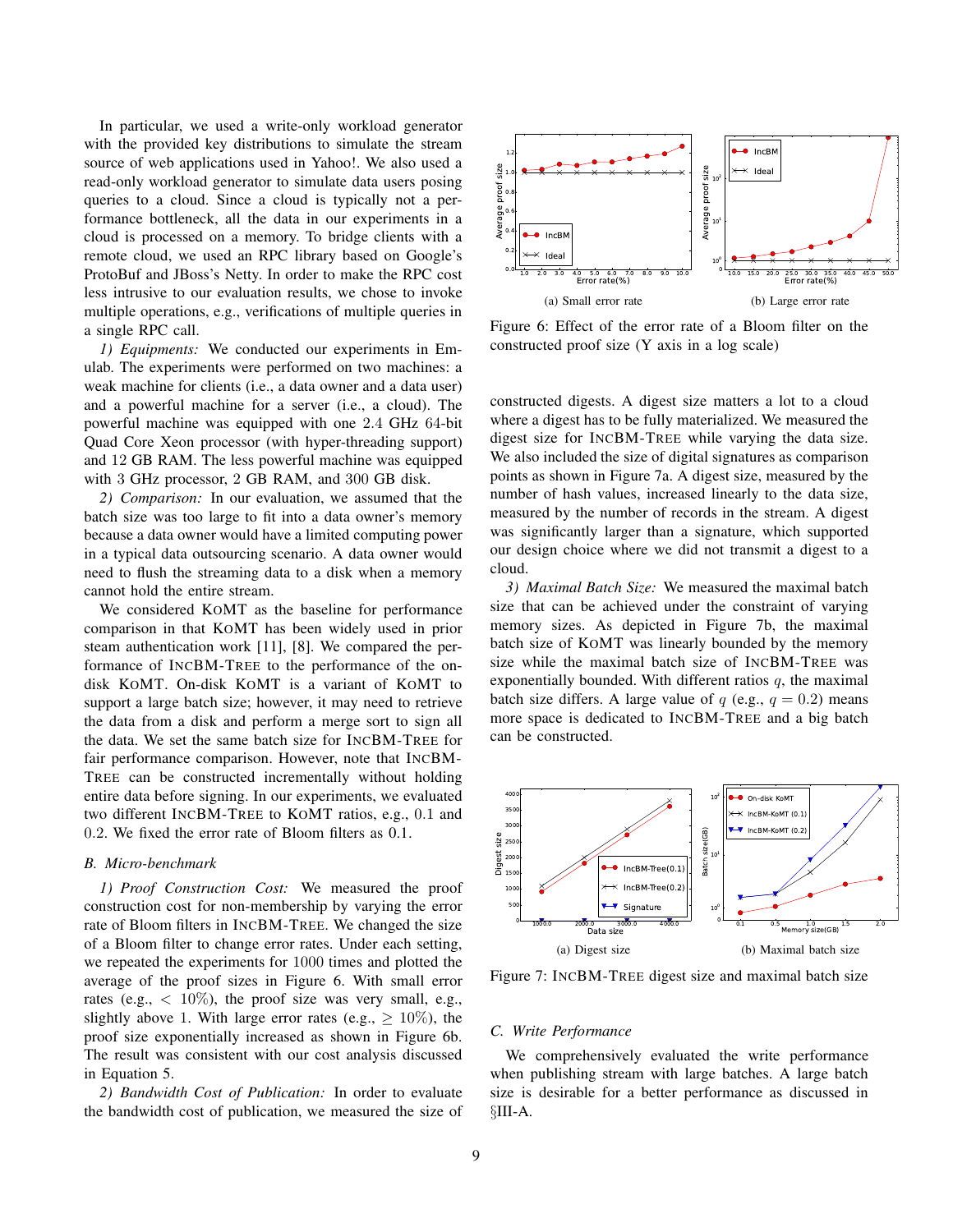*1) Experiment Setup:* We measured the performance of ingesting a data stream. In our setup, 300 million keyvalue pairs were produced by YCSB's workload-A generator [18] under a Zipf key distribution, and were fed into the owner-side signer. While driving the workload to the system, we measured the sustained throughput and latency over the course of time. In a simulated environment, we only measured the overhead from digest construction and signature generation. We saturated the system by setting the targeted throughput to be higher than sustainable throughput. We fixed the compression ratio of a Bloom filter as 50, that is, the size of a Bloom filter was less than  $\frac{1}{50}$  of the data size.

*2) Time-series Results:* The time-series result was reported in Figure 8a. We did not include the initial data loading stage to exclude unstable system factors, e.g., cold cache. While the throughput of INCBM-TREE remained stable and high, the throughput of KOMT fluctuated along the timeline. At the valley points, KOMT was performing heavy disk I/Os to flush overflowing data and to load data from a disk to a memory for signing. Due to the reason, the average throughput of KOMT was lower than that of INCBM-TREE.

*3) Average Throughput:* We repeated the above primitive experiments multiple times under different settings and reported their average. We first varied batch sizes under a fixed memory size 0.5GB so that tested batch sizes were always bigger than memory sizes. Figure 8b reports the throughput. INCBM-TREE achieved an order of magnitude higher average throughput than on-disk KOMT. As the batch size increased, the throughput of KOMT decreased because more disk accesses were required for signing. The throughput of INCBM-TREE remained almost the same across various batch sizes because of the incremental digest construction. INCBM-TREE achieved much higher throughput than KOMT due to the pure memory operations without disk I/O. We then varied the memory size under the fixed batch size of 4GB. As described in Figure 8c, the throughput of KOMT increased with larger memory size mainly because of fewer disk I/Os. The throughput of INCBM-TREE were remained stable with different memory sizes.

#### *D. Query Performance*

*1) Experiment Setup:* We further conducted experiments to measure the query performance, specifically the verification cost. In our setup, we used the write workload generator to populate data to a cloud, and the cloud rebuilt digest structures, e.g., KOMT and INCBM-TREE. Then, we used YCSB with a read-only configuration to generate query workload to the cloud. The query keys were generated by YCSB workload-A generator. Upon receiving queries, a prover prepared query results with proofs in a cloud. We were not interested in the performance of a cloud because a cloud is typically not a performance bottleneck; thus we were mainly concerned with the performance of the clientside, e.g., the user-side verification cost.

A data user issued a series of read requests to retrieves proofs from a cloud and verify them. We used a YCSB framework to measure the elapsed time. During the experiments, we varied an update intensity that determined the time interval between the query time ts and the time of the last update  $ts_{\text{latest}}$ .

*2) Verification Performance:* We compared the verification performance of INCBM-TREE with the performance of on-memory KOMT with a small batch size. We used the verification time and the proof size, measured by the number of hashes or signatures included in a proof, to evaluate the verification performance. In term of the verification time (Figure 9a) and the proof size (Figure 9b), INCBM-TREE outperformed KOMT. The result demonstrated the non-membership test of INCBM-TREE was highly efficient for freshness verification. On the contrary, KOMT could utilize only a small batch size due to memory constraint. The performance gap between INCBM-TREE and on-memory KOMT was little in Figure 9b because on-memory KOMT could return more signatures than INCBM-TREE with the same proof size.



Figure 9: Verification performance

#### V. RELATED WORK

Security issues such as data integrity and confidentiality have become increasingly concerned in cloud computing and in an outsourced database scenario. Hacigumus et al. introduced general security issues in an outsourced database [19]. There has been many emerging work addressing the confidentiality issue in outsourced data [20], [21], [22]. Our work is complementary as we address data integrity and authenticity. Recently, several work has been proposed to address the query authentication for outsourced databases [1], [2], [3], [4], [5], [6], [7]. Their proposed methods were specialized to specific data types (e.g., raw data or meta-data) and specific data models (e.g., a database or data streams). Early work focused on a traditional database model and often required a data owner to keep a full local copy of the original data for data updates. By contrast, our work, which also focuses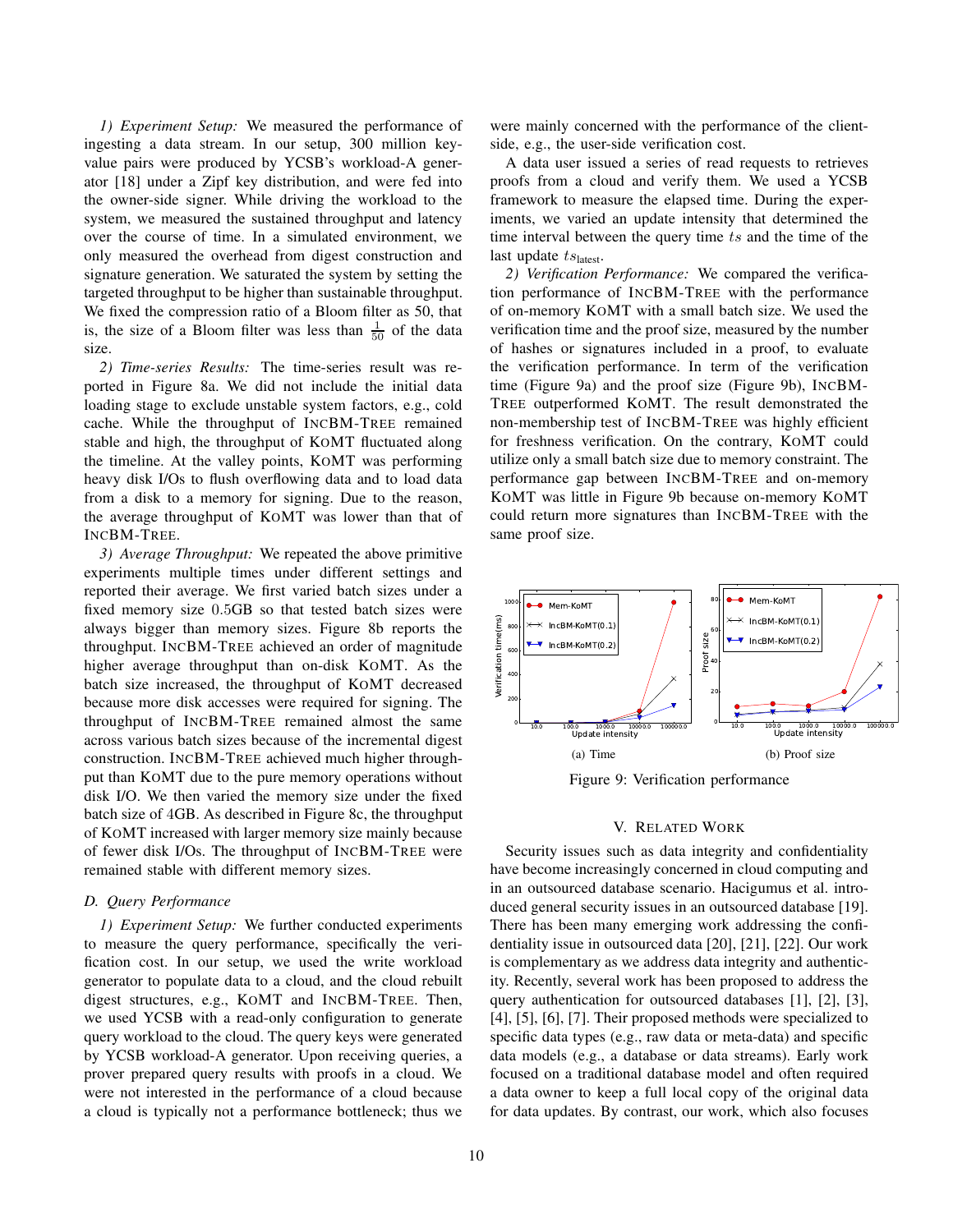

Figure 8: Stream write performance

on authentication of queries, allow the querier to verify the correctness of query results while minimizing data owner's computation requirements.

Existing work often employed collision-resistant hash functions and digital signatures to construct verifiable objects that were returned along with query results to a data client for the verification purpose. For example, signature chaining was used to construct authentication information on top of data structures, such as KD-tree and R tree to guarantee query completeness and authenticity [5], [1].

Merkle hash tree (MHT) [23] is Another commonly used authentication structure. Specifically, Devanbu et al. [2] presented a general framework to publish data based on a Merkle tree that allows a data client to authenticate query answers. Pang and Tan [7] combined a Merkle tree with a Btree where each internal node was associated with a signed digest that were derived from all tuples in the subtree. This allowed a verification object to be constructed regardless of tree sizes and be efficiently verified by edge servers. Yang et al. [6] proposed a similar approach by embedding a Merkle tree into a R-tree to support fast query processing and verification. Merkle trees have been considered to used to authenticate (non)-membership [24], [25], [26], yet most of them consider a static dataset scenario. Li et al. [3] discussed dynamic scenarios where a data owner was allowed to update database records. However, due to the use of a Merkle tree, updating database records entailed expensive overhead of revoking and recomputing digital signatures.

More recently, as a streaming data model becomes increasingly popular in the big data era, authenticating data streams has attracted significant attentions from research communities. To address unique challenges, such as data freshness and lightweight authentication required by the intensive streaming models, several approaches were proposed including [27], [28], [11], [8]. For example, proofinfused stream [11] considered a streaming data model of continuous data updates and window-based queries. It addressed data freshness only on sliding window queries with various predicates (e.g., ranges on multiple data keys). Result freshness of streaming data was discussed in [9] in the context of global aggregations instead of fine-grained (or per-version) selection queries. CAT [29] tackled a query model close to our work, but freshness was provided by expensive update-in-place actions which was not applicable to a intensive stream scenario. CADS [8] built KOMT on top of TOMT (a variant of KOMT to support temporal completeness); however it still required recomputing the hash values and digital signatures.

The main difference of INCBM-TREE from previous approaches is the support of lightweight authentication of intensive data streams with freshness (temporal completeness) guarantees. Most existing work ensured freshness of query results via either coarse-grained window-based approach which only guaranteed data freshness for recent time window [11] or revoking and resigning of the entire dataset which made them less desirable for an data streaming scenario [3], [8].

## VI. CONCLUSION

In this paper, we highlighted and articulated the problem of providing data freshness assurance for outsourced multiversion key-value stores. We proposed INCBM-TREE, a novel authentication structure which offers a set of desirable properties in stream authentication: 1) lightweight for both data owners and end clients, 2) optimized for intensive data update streams, and 3) adaptive to varying delay tolerance. Through extensive benchmark evaluation, we demonstrated INCBM-TREE provided throughput improvement (in an order of magnitude) for data stream authentication than existing work. The superior performance makes our approach applicable particularly to data owners and clients with weak computational capabilities, which is typical for outsourcing scenarios.

#### **REFERENCES**

[1] W. Cheng, H. Pang, and K.-L. Tan, "Authenticating multidimensional query results in data publishing," in *Proceedings*